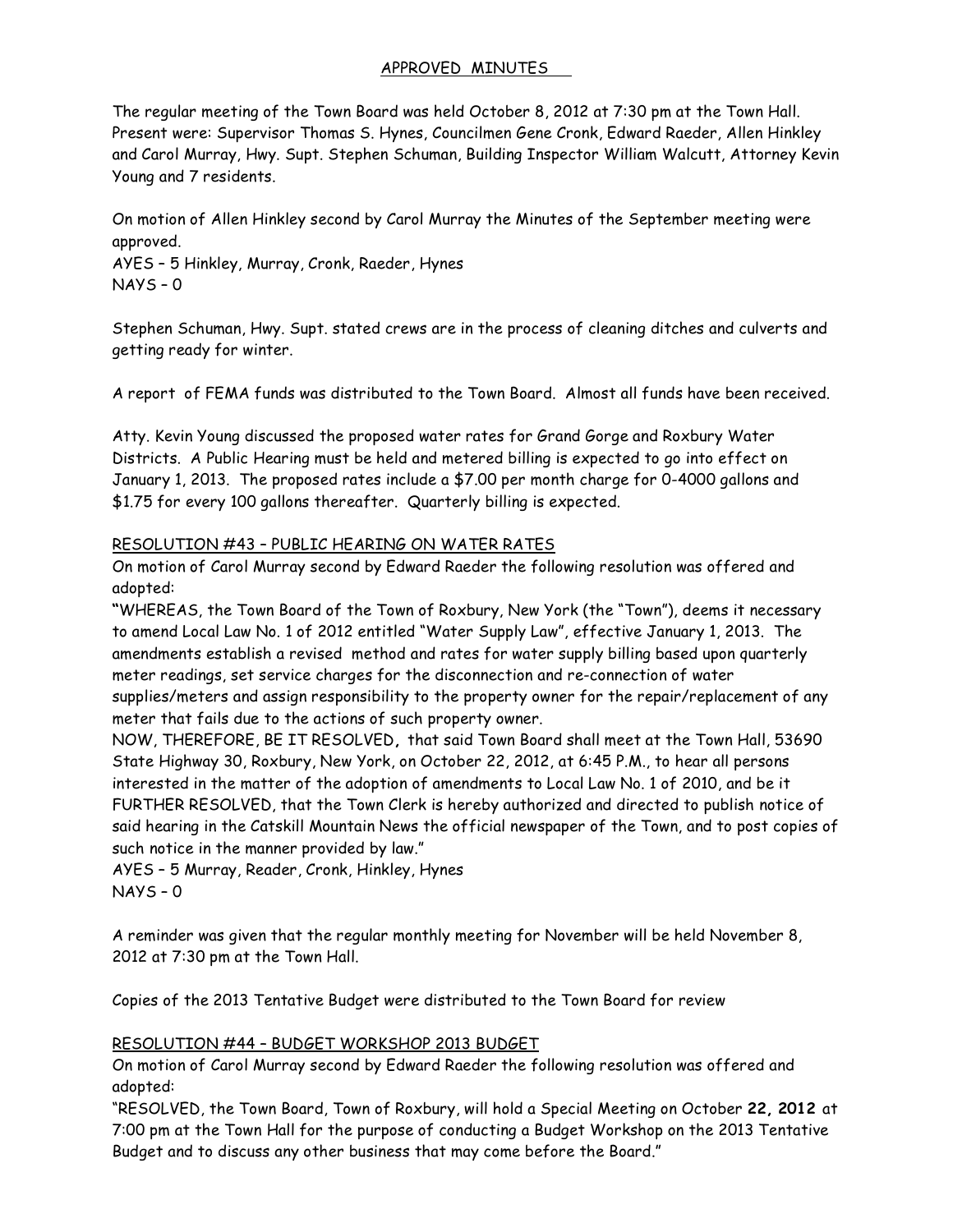AYES – 5 Murray, Raeder, Cronk, Hinkley, Hynes NAYS – 0

#### RESOLUTION #45 – PUBLIC HEARING 2013 PRELIMINARY BUDGET

On motion of Allen Hinkley second by Edward Raeder the following resolution was offered and approved:

"RESOLVED, the Roxbury Town Board will hold a Public Hearing on the 2013 Preliminary Budget on November 8, 2012 at 7:00 pm at the Town Hall to hear all persons on the budget. Copies of the Preliminary Budget will be available at the Town Hall after the Budget Workshop on the Tentative Budget."

AYES - 5 Hinkley, Raeder, Cronk, Murray, Hynes NAYS - 0

In an effort to finalize the Hubbell Corners Sewer project, the Town will try to get owners to agree to let the Town help in getting contractors to install lateral lines and get a two party check for payment instead of the owner paying for the installation and waiting for reimbursement.

David Riordan, Director of the Catskill Revitalization Corp. was present to update the Town Board on their intentions for the ice house building that is now housing their railroad car. They intend to refurbish the rail car but currently have no funds at this time. They are currently leasing the building from the Town and requests to either purchase the building or enter into a long term lease on the building as they would like to restore the building for a dairy museum. The Town Board requested formal written notification of their intentions before making a decision.

William Walcutt, Building Inspector/CEO reported that a building permit was issued to the Creamery, clean up continues at the Ernst property in Grand Gorge, he has found some new construction but states that there are not many new building permits coming in. A written report was distributed to the Town Board. Mr. Walcutt also reported helping NYCDEP with excessive water infiltration issues in the Grand Gorge sewer system.

A written report of the Assessor for September 2012 was given to the Town Board. The Assessor is continuing data collection and is still trying to get access to RPS to do our own reporting. Access to RPS is expected in 2013.

Atty. Kevin Young discussed the TLAP (Tax Litigation Avoidance Program) agreement with CWC for tax consulting on NYC DEP reservoir lands. The Town's Attorney, Robert Beebe is in the final stages of developing the template to be used and expects to have it completed by the end of the current agreement that is in place with CWC. The two attorney's will work together to see that the template will be completed by year end and all work completed.

No decision has been received on the truck case.

On motion of Allen Hinkley second by Edward Raeder the Town Board approved the Town Clerk report for September 2012 in the amount of \$5,067.86. (Town Clerk \$3,487.86 and Building Permits \$1,580.00) AYES – Hinkley, Raeder, Cronk, Murray, Hynes NAYS – 0

On motion of Edward Raeder second by Gene Cronk the Town Board approved the Supervisor's monthly report for August 2012.

AYES – Raeder, Cronk, Hinkley, Murray, Hynes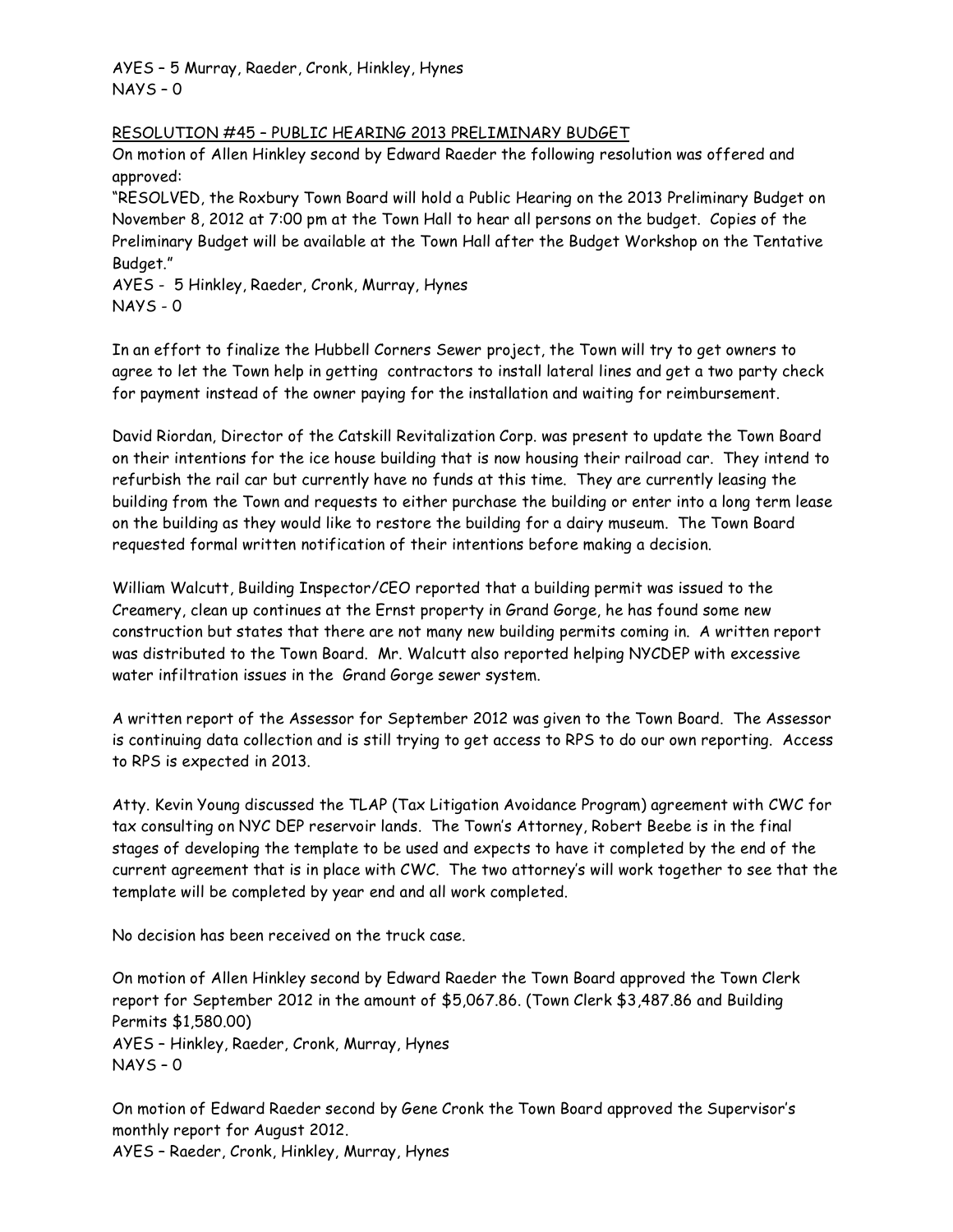NAYS – 0

On motion of Carol Murray second by Gene Cronk the Town Board approved the Assessor Report for the month of September.

AYES – 5 Murray, Cronk, Hinkley, Raeder, Hynes NAYS – 0

On motion of Allen Hinkley second by Edward Raeder the Town Board approved the Monthly Justice Court report for July 2012 in the amount of \$4,400.00.

AYES – Hinkley, Raeder, Cronk, Murray, Hynes

NAYS – 0

On motion of Allen Hinkley second by Edward Raeder the Town Board approved the Monthly Justice Court report for August 2012 in the amount of \$4,385.00.

AYES – Hinkley, Raeder, Cronk, Murray, Hynes NAYS – 0

### RESOLUTION #46 - MODIFICATION NO. 13 TO THE CONSULTING AGREEMENT DATED MARCH 1998 BETWEEN LAMONT ENGINEERS, PC AND THE TOWN OF ROXBURY

On motion of Carol Murray second by Allen Hinkley the following resolution was offered and adopted:

"WHEREAS, the Consulting Agreement between the Town of Roxbury and Lamont Engineers, PC dated March, 1998 was modified on July 12, 2009 to include the Construction Phase Services for this phase of the project; and

WHEREAS, at that time, the not-to-exceed contract amount was changed to \$323,002.00; and

WHEREAS, the Consulting Agreement between the Town of Roxbury and Lamont Engineers, PC was modified on September 13, 2010 to include Final Construction Phase Engineering services pertaining to completion of Punch List items, post-collection system construction follow-ups with Property Owners and project close-out coordination and documentation with NYCDEP; and

WHEREAS, at that time the not-to-exceed contract amount was changed to \$338,002.00; and WHEREAS, it has become necessary to provide additional Construction Administration and Observation for lateral installation assistance and Hurricane Irene damage not covered by FEMA;

NOW, THEREFORE BE IT RESOLVED THAT: the Town Board authorizes the not-to-exceed amount to be increased from \$338,002.00 to \$339,472.14 to cover the additional construction administration and observation for lateral installation assistance and Hurricane Irene damage not covered by FEMA."

AYES – Murray, Hinkley, Raeder, Cronk, Hynes NAYS – 0

|  |  |  |  |  | Sealed bids for fuel oil were advertised and opened on October 5, 2012 at 2:00 pm at the Town |  |  |  |  |
|--|--|--|--|--|-----------------------------------------------------------------------------------------------|--|--|--|--|
|  |  |  |  |  | Hall. A total of three (3) bids were received and were as follows:                            |  |  |  |  |

| Vendor           | Fluct. Base Price + Firm Differential = Total Fluctuat. Price | <b>Fixed Price</b> |
|------------------|---------------------------------------------------------------|--------------------|
| Main Care Energy | $  3.4230 + .19 = 3.6130$                                     | 3.5940             |
| Mirabito Energy  | $3.2700 + .1975 = 3.4675$                                     | 3.5321             |
| Bottini Fuel     | $3.458 + .11 = 3.568$                                         | 3.459              |

On motion of Gene Cronk second by Edward Raeder the Town Board awarded the bid to Bottini Fuel at a fixed price of \$3.459/gallon.

AYES – 5 Cronk, Raeder, Hinkley, Murray, Hynes NAYS – 0

Atty. Young discussed 2% tax cap issues where a public hearing is required to over-ride the 2% cap.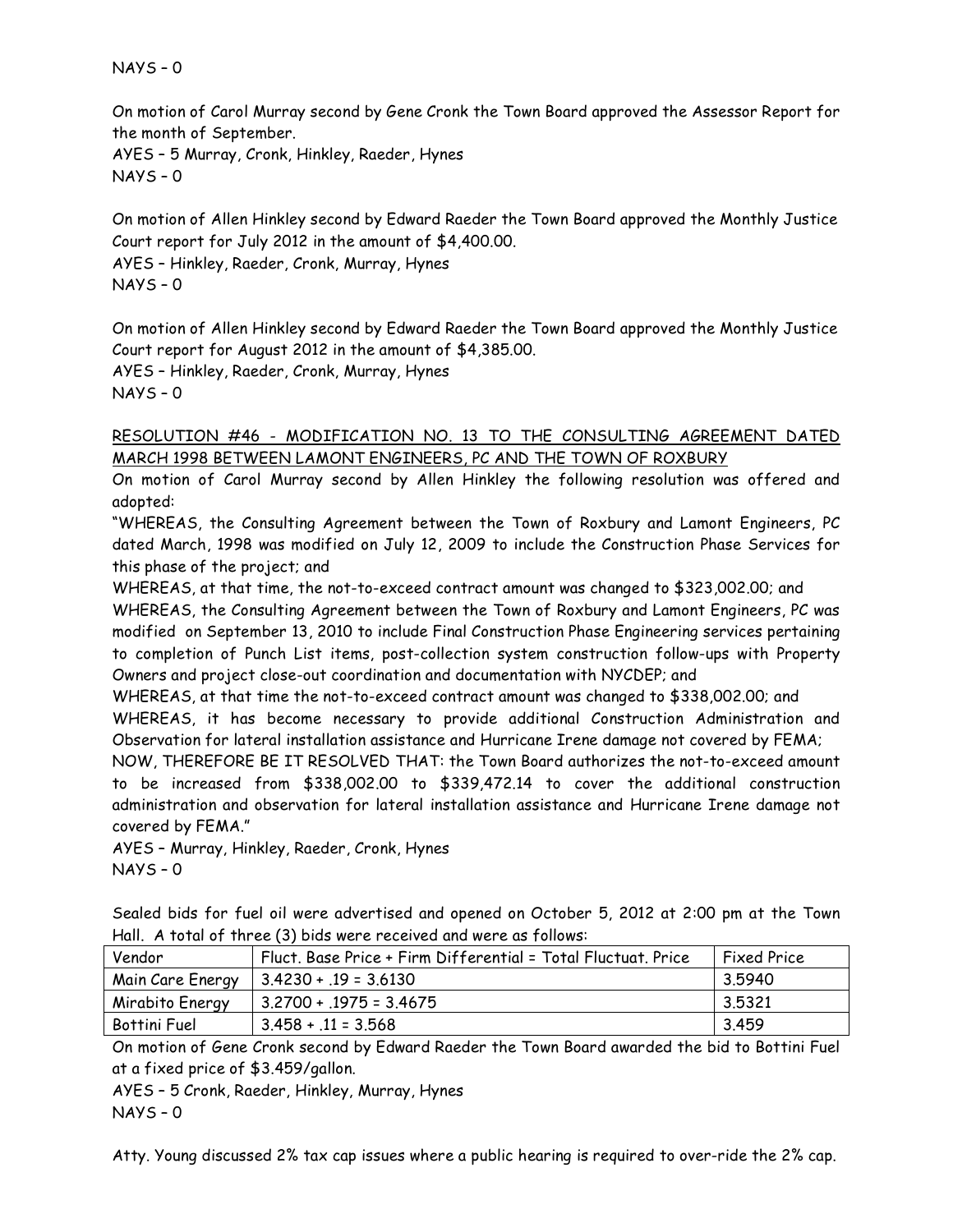The State suggests scheduling and holding a hearing even if an over-ride is not expected just in case something unexpected should happen to affect the budget right before adoption.

# RESOLUTION #47 – PUBLIC HEARING 2% TAX CAP

On motion of Allen Hinkley second by Gene Cronk the following resolution was offered and approved:

"**WHEREAS**, on June 24, 2011 the New York State Legislature enacted Chapter 97 of the NYS Laws of 2011, hereinafter referred to as the "General Municipal Law §3-c";

**WHEREAS**, General Municipal Law §3-c expressly authorizes local governments to override the tax levy limit by the adoption of a local law approved by a vote of at least sixty percent (60%) of the total voting power of the governing body (in this case, the "Roxbury Town Board") ;

**WHEREAS**, the Town's Attorney has prepared a proposed Local Law to Override the Tax Levy Limit Established in General Municipal Law §3-c; and

**WHEREAS**, the Town Board has reviewed and modified the proposed Local Law to Override the Tax Levy Limit Established in General Municipal law §3-c; and

**NOW, THEREFORE, BE IT RESOLVED** that the proposed law is ready for consideration by the Town Board; and

**BE IT FURTHER RESOLVED**, that the Town Board shall will hold a public hearing for consideration of the Local Law to Override the Tax Levy Limit Established in General Municipal Law §3-c on November 8, 2012 at 6:45 pm at the Town Hall; and

**BE IT FURTHER RESOLVED**, that the Town Clerk is hereby authorized and directed to publish notice of said hearing in the Catskill Mountain News, and to post copies of such notice in the manner provided by law."

AYES – 5 Hinkley, Cronk, Raeder, Murray, Hynes NAYS – 0

Lead notices have been mailed to all Roxbury Water District customers as provided by NYS Dept. of Health guidelines.

Metered water billing notices have been mailed to Roxbury and Grand Gorge water customers along with unpaid water and current customer account balances.

# RESOLUTION #48 – RETIREMENT REPORTING

On motion of Carol Murray second by Edward Raeder the following resolution was offered and adopted:

BE IT RESOLVED, that the Town of Roxbury hereby establishes the following as standard work days for elected officials and will report the following days worked to the New York State and Local Employee's Retirement System based on the record of activities maintained and submitted by these officials to the clerk of this body, and

BE IT FURTHER RESOLVED the Town Board withholds reporting on the Building Inspector until an accurate accounting of time is agreed upon by the Town Board.

| Title      | Name          | Standard<br>Work Day<br>(Hours/Day) | Term<br>Begins/Ends | Employer<br>Record of<br>Time Worked<br>(Y/N) | Days Per Month<br>(based on record<br>of Activities) |
|------------|---------------|-------------------------------------|---------------------|-----------------------------------------------|------------------------------------------------------|
| Councilman | Allen Hinkley |                                     | $1/1/10 - 12/31/13$ | N                                             | 1.5                                                  |

#### ELECTED OFFICIALS: